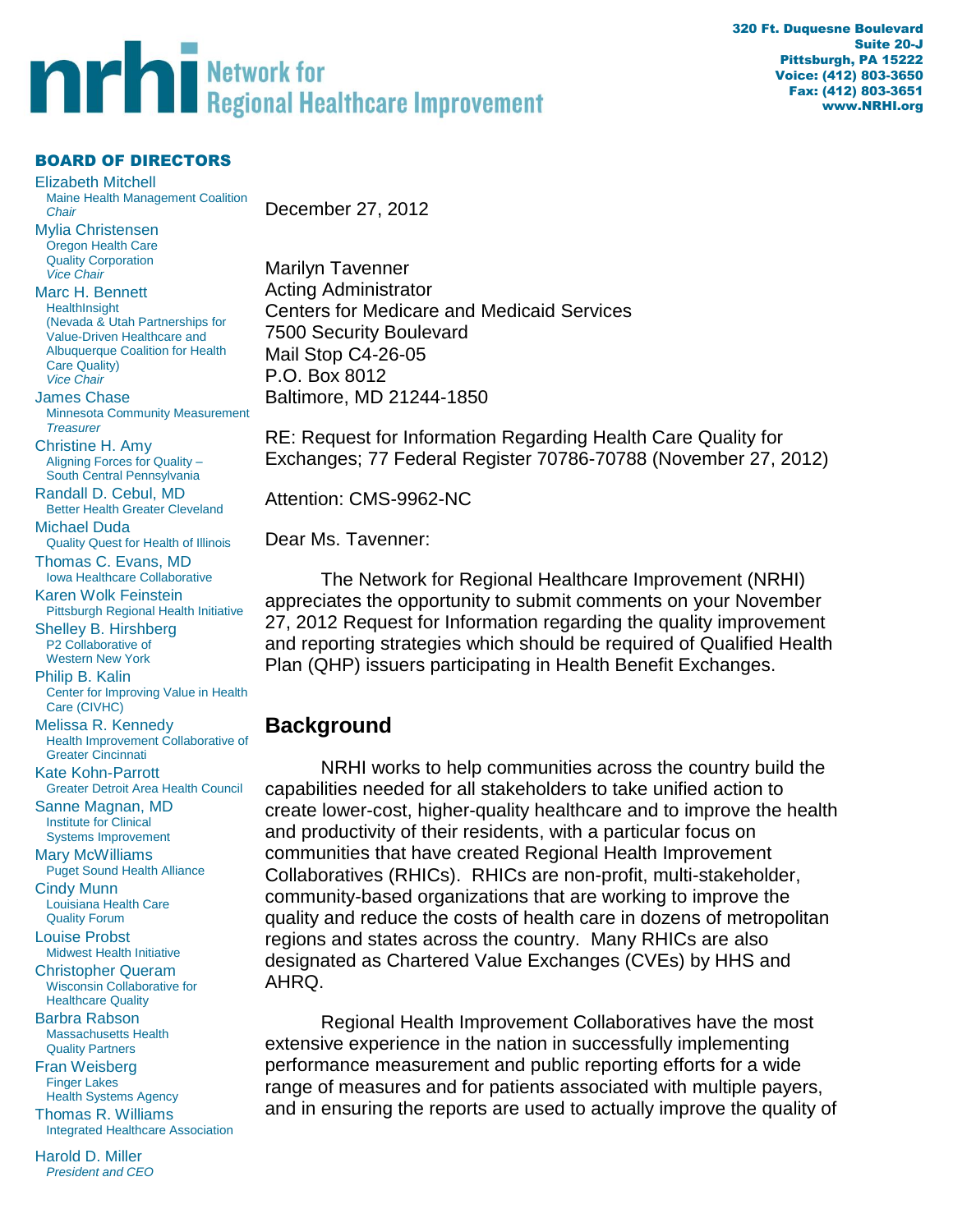care in a community. A number of RHICs have been collecting and publicly disseminating measures of the quality of healthcare services in their communities for multiple years, and a growing number of them also measure and report on patient experience and the cost of care. RHICs are also actively working to encourage and assist providers to make improvements in the quality of healthcare in their communities.

Because of the central role that Regional Health Improvement Collaboratives play in measuring and improving healthcare quality and value in their communities, they could be significantly impacted by what HHS and CMS require of QHP issuers in terms of quality measurement and improvement requirements in the Exchanges. RHICs' deep expertise and extensive experience in quality reporting and improvement also makes them uniquely qualified to provide input on those requirements.

# **Overarching Recommendations Regarding Quality Measurement and Improvement Requirements for Issuers in Exchanges**

We urge that **any regulations you develop with regard to Exchanges or QHP issuers be explicitly designed to support community-based, multi-payer, multistakeholder initiatives that measure and improve the quality of care delivered by healthcare providers**. There are several important reasons for this:

#### **1. High Value Health Care is Delivered by Healthcare Providers, not Health Plans**

The quality of healthcare is determined primarily by what healthcare *providers* do, not what health plans do, and the quality of healthcare that an individual citizen receives depends first and foremost on which doctors and hospitals they use, not which health plan pays for their care. Reporting on the "quality" of health plans using aggregated measures of the quality of care delivered by the providers in a health plan's network can actually be misleading for consumers, since it implies that the quality of the consumer's care depends primarily on which *health plan* the consumer chooses, rather than which *provider* the consumer chooses. Similarly, the existence of a "quality improvement" initiative operated or supported by a health plan that does not involve the providers a consumer uses or that does not support improvements in the specific aspects of care the consumer needs could also cause that consumer to receive lowerquality care than they would otherwise.

In a growing number of communities around the country, Regional Health Improvement Collaboratives are measuring and reporting on the quality of care delivered by physicians and hospitals, providing training and technical assistance to providers in how to improve quality and reduce costs, designing and coordinating the implementation of changes in payment systems and benefit designs to support highervalue healthcare, and educating consumers about how to choose the highest-value providers and services using the quality and cost measures published by the RHIC. Because these initiatives focus directly on the source of care and because they combine the membership and funds from many different health plans and payers, they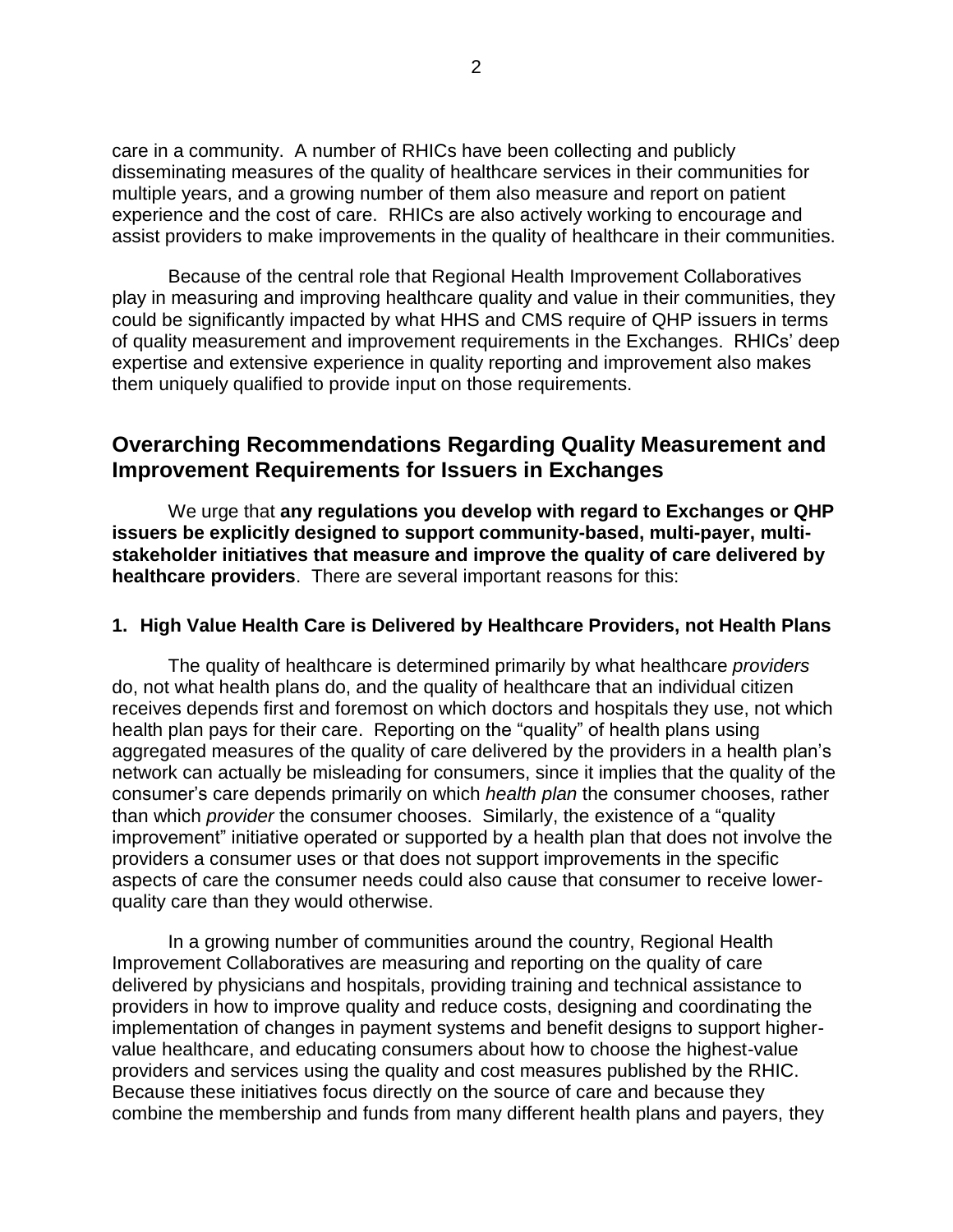can have far more impact than what an individual health plan can achieve. However, the success of the RHIC's initiatives depends on having participation by all health plans.

Consequently, **we recommend that in the regulations you develop, health plans should be measured on the extent to which they (a) have high-value healthcare providers in their networks, with high-value providers identified based on quality and cost measures derived from multi-payer data and published by multi-stakeholder Collaboratives; (b) contribute data to multi-stakeholder Collaboratives to enable them to measure the quality and cost of care; (c) enable and encourage their members to use high-value providers through value-based benefit designs that rely on the Collaboratives' cost and quality measures; and (d) support community multi-stakeholder initiatives designed to improve the quality and cost of healthcare, including multi-payer provider payment reforms.**

#### **2. Multi-Payer Approaches to Quality Measurement and Improvement Are Essential**

The quality and cost of the care delivered by healthcare providers should be measured using data from *all* payers, not just data from the plan's own members. In most cases, measures of healthcare quality based solely on the processes or outcomes of care for members of an individual health plan will be unreliable and potentially misleading because of the small number of patients involved. It is particularly important to have data from all payers in order to disaggregate quality measures and determine whether disparities exist for minorities and other population subgroups.

Moreover, if different health plans each generate their own measures of the quality and cost of providers using separate sets of data and different measures, it will be confusing for both consumers and providers as well as expensive for both plans and providers, so multi-payer quality measurement is the preferred approach.

Similarly, multi-payer approaches to quality *improvement* are also essential. A physician or hospital will not and should not improve the way it delivers care for only one health plan's members, so a provider cannot improve care delivery unless all payers have implemented supportive payment systems and benefit designs. If each health plan in a community supports only its own unique quality improvement initiatives or payment reforms, no matter how well designed they are, it can actually impede efforts to improve the quality of care and it will increase administrative costs for providers as well as health insurance plans. In markets where a single provider dominates the market, efforts to control costs are also more likely to be successful if all payers are participating in common payment reform and cost measurement systems.

Fortunately, there are a growing number of multi-payer initiatives around the country seeking to develop the necessary coordination among payers and the necessary critical mass of participating patients to ensure success of quality measurement and improvement programs. This includes quality and cost measurement and reporting programs that combine data from multiple payers, and multi-payer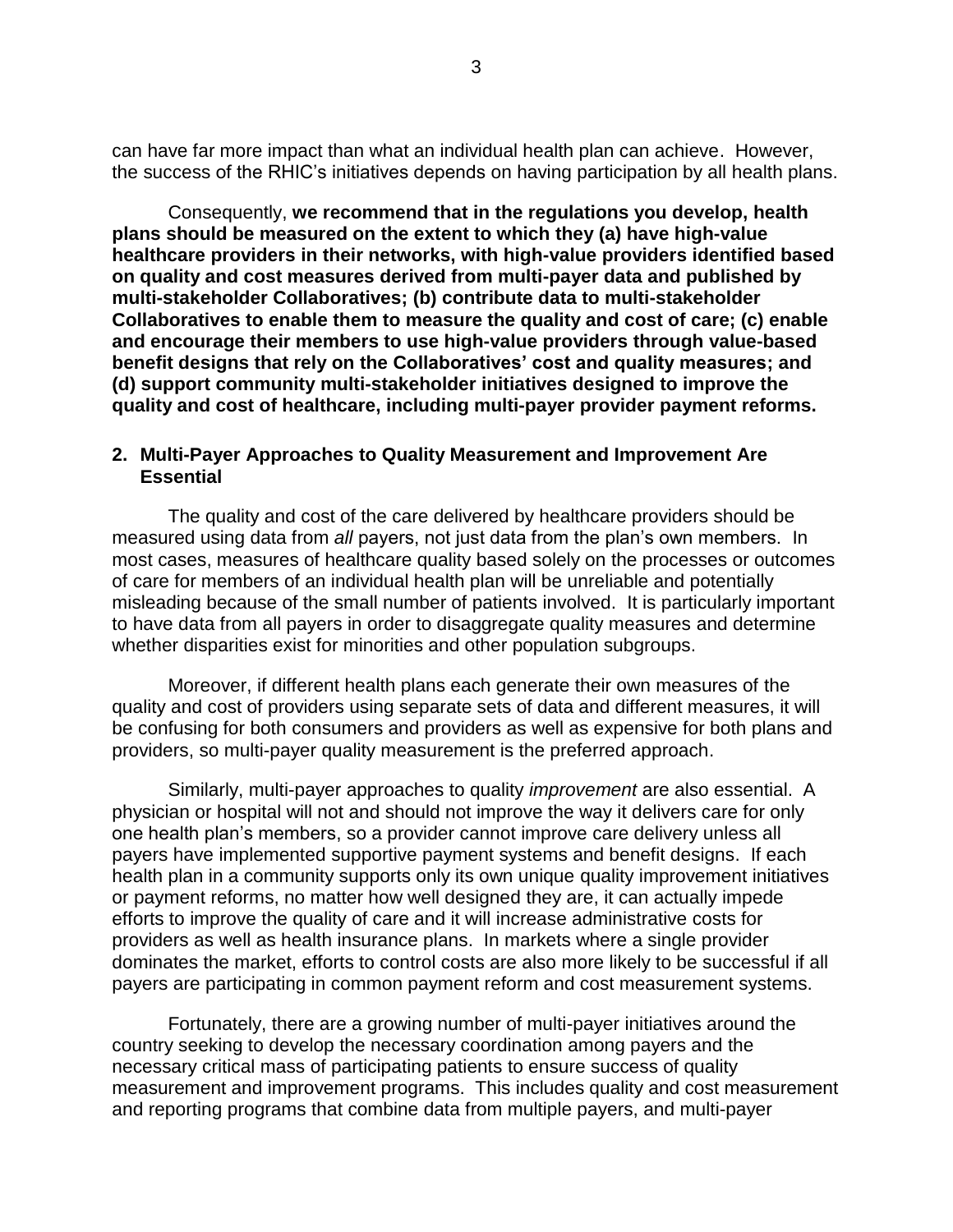payment reforms to support higher-value care. CMS has taken historic steps in this direction itself through the way it designed the Comprehensive Primary Care Initiative, which has as many as 11 different payers participating in each of seven different regions. The single most important element for the success of multi-payer efforts is having all payers participate, and the Exchanges can help encourage that.

Consequently, **we recommend that the highest level of recognition in Exchanges be given to health insurance issuers that participate in multi-payer quality measurement and improvement initiatives**. Exchanges should encourage competition among health insurance issuers on things such as the extent of coverage, administrative costs, and customer service, while encouraging *collaboration* on quality measurement, quality improvement, and payment reform.

## **3. Regional, Multi-Stakeholder Approaches to Quality Measurement and Improvement are Also Essential**

Quality measurement and improvement activities are far more likely to be successful if all of the stakeholders – physicians, hospitals, employers, and patients, as well as health plans – are working together to agree on priorities, to select appropriate measures and goals, and to design and implement effective improvement strategies. Even if all payers are working together on a common measurement and quality improvement strategy, the strategy could fail if it is not also supported by the key providers or by patients.

This kind of multi-stakeholder engagement can only happen effectively at the state or regional level, since most providers and even most payers operate exclusively or primarily in metropolitan regions or states. Health care is a fundamentally regional enterprise, and every region of the country is different in terms of the number, types, and relationships of healthcare purchasers, payers, and providers, in terms of the types of healthcare quality and cost problems their communities are facing, and in terms of the causes of and solutions to those problems. These differences mean that *which* quality and cost improvement issues should be priorities for a particular region and *how* that region can most effectively address those issues will differ, potentially dramatically, from region to region.

Although it is desirable to use common, nationally endorsed quality measures and requirements for quality improvement activities wherever possible, there should also be the flexibility to use different quality measures and quality improvement programs where appropriate to respond to state and regional priorities. The need for this flexibility will be particularly important for Exchanges, since there will likely be considerable variability across the country in the number of individuals purchasing insurance through the Exchanges, the types of healthcare needs those individuals will need to address, and the number of choices of QHPs they will have. In addition, in selecting national quality measures and requirements for quality improvement strategies, preference should be given to those quality measures and quality improvement strategies that are already being used in multiple regions and states.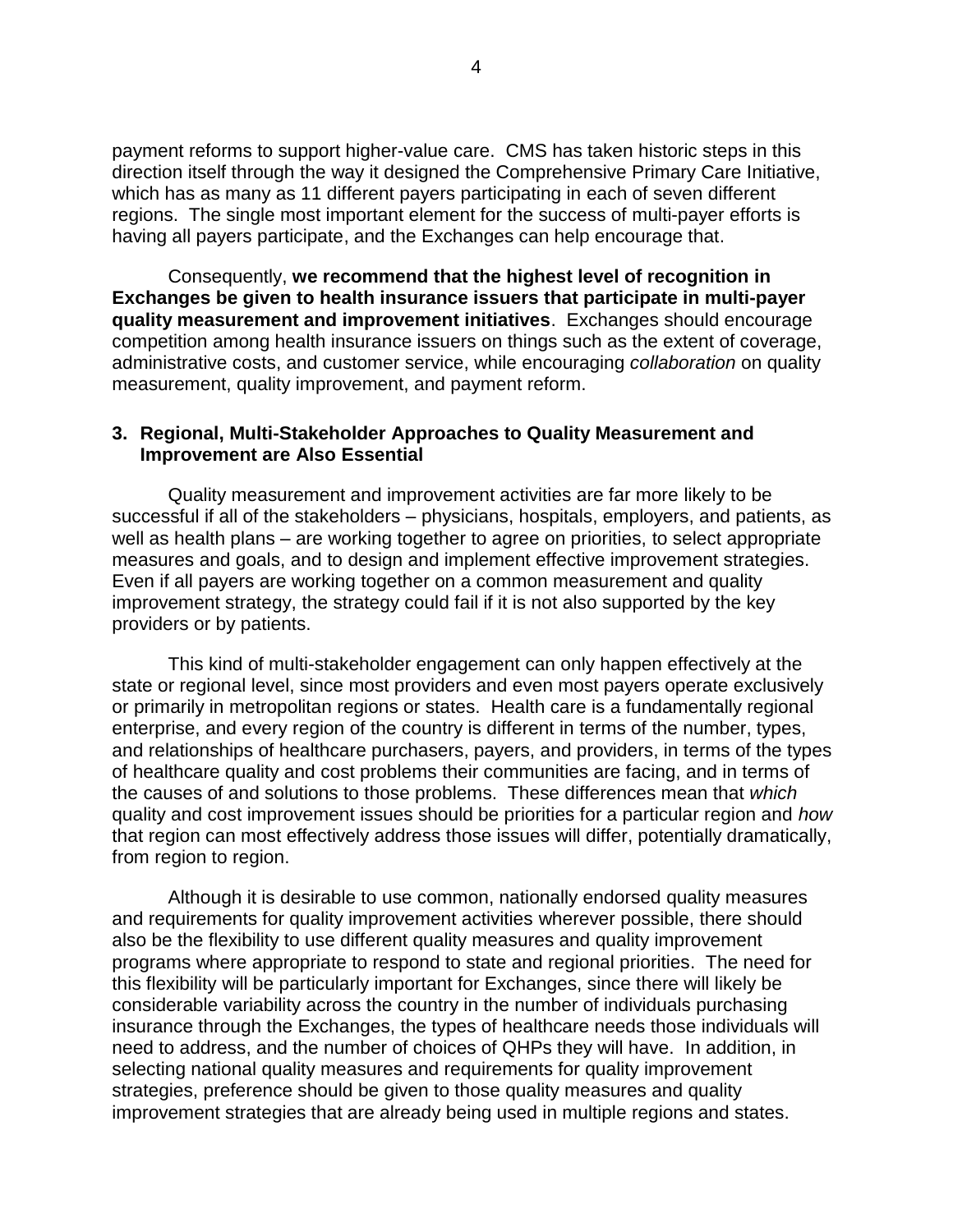Consequently, **we recommend that where there is an existing community quality measurement and reporting and/or quality improvement strategy that has been developed by a multi-stakeholder Regional Health Improvement Collaborative, the issuer of a Qualified Health Plan should be encouraged or required to support that existing strategy and to participate in programs developed to achieve the goals of the strategy**.

# **Responses to Specific Questions**

**1. What quality improvement strategies do health insurance issuers currently use to drive health care quality improvement in the following categories: (1) Improving health outcomes; (2) preventing hospital readmissions; (3) improving patient safety and reducing medical errors; (4) implementing wellness and health promotion activities; and (5) reducing health disparities?**

One of the most important strategies that many health insurance issuers use to help improve health care quality in all of the categories listed is supporting the quality improvement initiatives of multi-stakeholder Regional Health Improvement Collaboratives. RHICs have designed cutting-edge initiatives in each of the areas described above (examples can be found on the NRHI website at <http://www.nrhi.org/performanceimprovement.html> ); because they involve all payers and because the providers have been involved in the design, these initiatives are far more likely to be successful than improvement initiatives designed solely by individual health insurance issuers.

In many ways, the single most important thing that health plans can do to support quality improvement in all of the categories listed above is to change the way they pay providers so as to remove the significant barriers to quality improvement that are created by the current fee-for-service payment system. As noted earlier, this cannot be done effectively by any one health insurance issuer on its own; *successful* payment reform requires *multi-payer* payment reform, so participation by all health insurance issuers in coordinated payment reform initiatives is critical.

#### **2. What challenges exist with quality improvement strategy metrics and tracking quality improvement over time (for example, measure selection criteria, data collection and reporting requirements)? What strategies (including those related to health information technology) could mitigate these challenges?**

One of the biggest challenges in measuring healthcare quality at any point in time is getting accurate and timely data for enough of a provider's patients in order to generate reliable measures of the quality of care. In most cases, no individual health insurance issuer has enough patients to generate a reliable measure of quality using claims data, so it is essential that if claims-based quality measures are going to be used, all payers need to submit their claims data to a Regional Health Improvement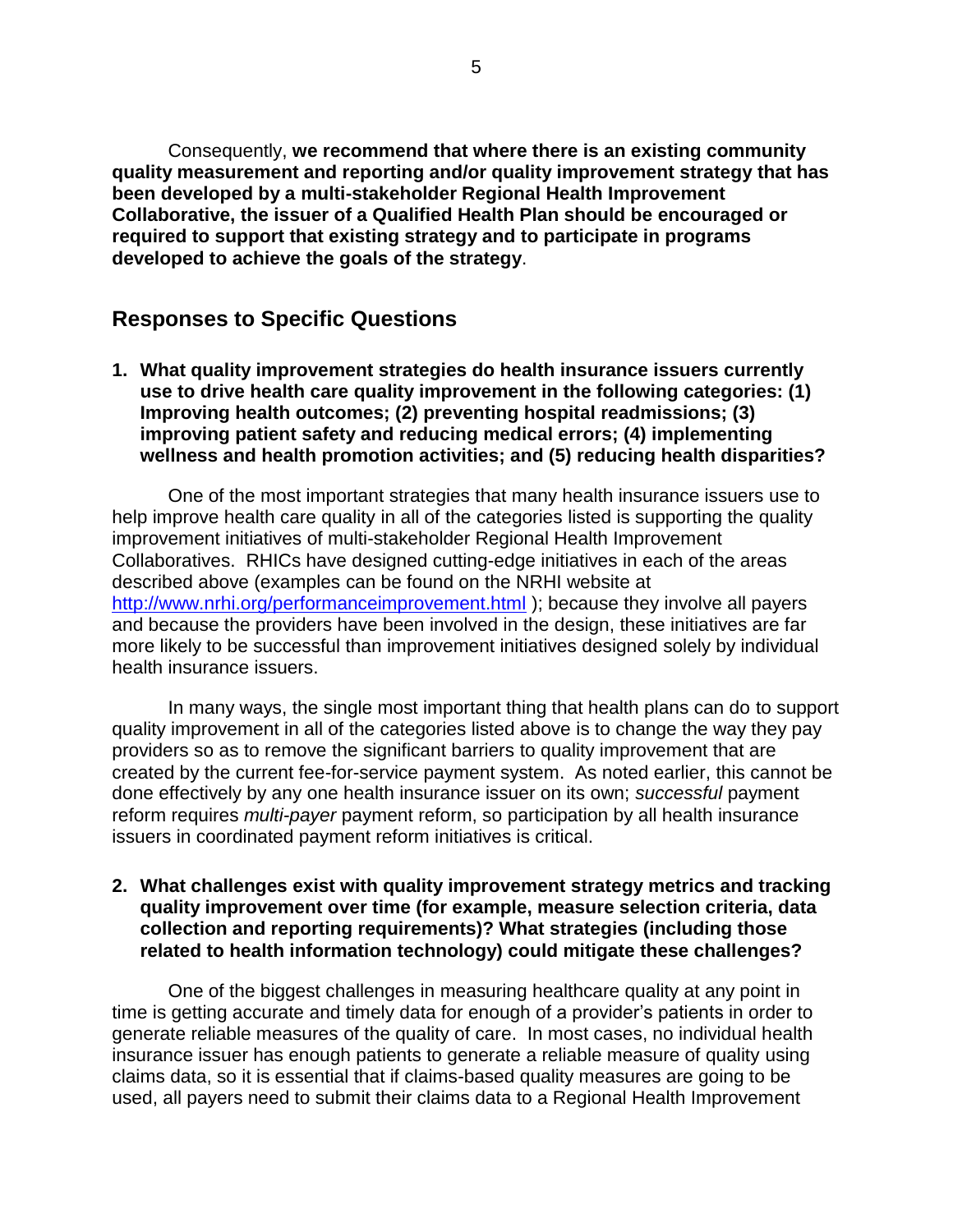Collaborative or other data aggregator. If QBP issuers do not contribute data to these measurement systems, it will not only reduce the reliability of the measures of quality in the community, it will also be impossible to determine whether the quality of care for the QBP members is higher or lower than what is received by others in the community.

Tracking quality improvement of providers over time is even more difficult to do with just a subset of payers participating, because most patients change health plans more frequently than they change providers. In order to reliably measure the quality of a provider's care over time, the measures need to be based on data on all of the provider's patients (or as many of them as possible) not just those who happen to be covered by a particular health plan in a particular year.

A growing number of Regional Health Improvement Collaboratives are improving both the reliability of measures and the ability to use more outcome-oriented measures by establishing systems to collect clinical data directly from providers, rather than relying on claims data. For example, Minnesota Community Measurement, Quality Quest for Health of Illinois, The Health Collaborative in Cincinnati, and the Wisconsin Collaborative for Healthcare Quality publicly report on a number of clinical measures that many health plans do not have access to because the RHICs collect the data directly from providers' clinical records. Because the data are based on all of the provider's patients, including those without insurance, they are not affected when patients change insurance carriers and they allow more accurate measurement of disparities in care than data based just on insured patients. Moreover, these measurement systems are not dependent on electronic health records, so they can be used for all providers in the community. Exchanges could serve as a mechanism for providing funding to support these measurement programs.

For those communities that are working to measure and report on the cost of care delivered to their citizens, access to claims data from all payers is essential, and so it will be important that QBP issuers make their claims data available to the community's measurement and reporting organization. This will also enable the cost of care delivered to Exchange participants to be accurately measured and to allow the differences between the costs of care for those participants and those insured by employers or other programs to be determined.

#### **3. Describe current public reporting or transparency efforts that states and private entities use to display health care quality information.**

As noted earlier, Regional Health Improvement Collaboratives have the most extensive experience in the nation in successfully implementing public reporting efforts for a wide range of measures and for patients associated with multiple payers, and in ensuring the reports are used to actually improve the quality of care in a community. A number of RHICs have been collecting and publicly disseminating measures of the quality of healthcare services in their communities for multiple years, and a growing number of them also measure and report on patient experience and the cost of care. A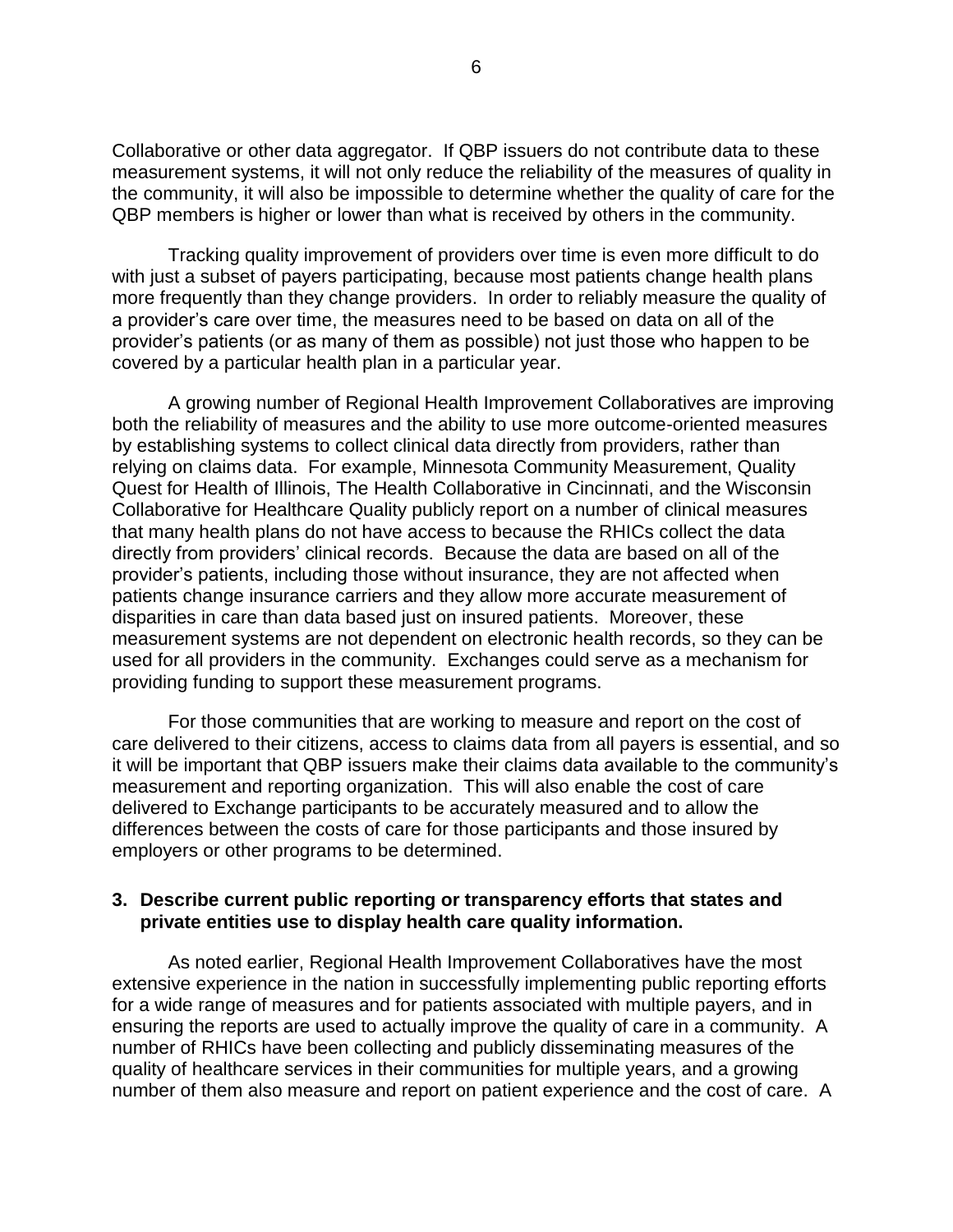list of these can be found on the NRHI website at [http://www.nrhi.org/performancemeasurement.html.](http://www.nrhi.org/performancemeasurement.html)

**4. How do health insurance issuers currently monitor the performance of hospitals and other providers with which they have relationships? Do health insurance issuers monitor patient safety statistics, such as hospital acquired conditions and mortality outcomes, and if so, how? Do health insurance issuers monitor care coordination activities, such as hospital discharge planning activities, and outcomes of care coordination activities, and if so, how?**

The most effective way to monitor the performance of providers is to do so using measures of quality and cost that have been developed, collected, and reported through a collaborative effort of the payers, providers, purchasers, and patients in the community. The use of different measures and separate monitoring efforts by individual health insurance issuers increases administrative costs for both the insurance plans and for providers and also reduces the ability of providers to focus their improvement efforts and to make real progress in improving the quality and reducing the cost of care.

#### **5. What opportunities exist to further the goals of the National Quality Strategy through quality reporting requirements in the Exchange marketplace?**

Unless there are effective ways to measure the quality and cost of healthcare, it is impossible to know where opportunities exist for improvements in the quality of healthcare and for reductions in healthcare costs or whether progress is being made on those opportunities. Consequently, it is appropriate that Exchanges support effective measurement of progress toward the goals of the National Quality Strategy.

The best, fastest, and most cost-effective approach to measurement and reporting is to build on the extensive quality measurement and reporting infrastructure which has already been developed in many regions around the country by Regional Health Improvement Collaboratives such as the Albuquerque Coalition for Healthcare Quality [\(www.abqhealthcarequality.org\)](http://www.abqhealthcarequality.org/), Aligning Force for Quality – South Central Pennsylvania [\(www.aligning4healthpa.org\)](http://www.aligning4healthpa.org/), Better Health Greater Cleveland [\(www.betterhealthcleveland.org\)](http://www.betterhealthcleveland.org/), the California Cooperative Healthcare Reporting Initiative [\(www.cchri.org\)](http://www.cchri.org/), the Greater Detroit Area Health Council [\(www.gdahc.org\)](http://www.gdahc.org/), Healthy Memphis Common Table [\(www.healthymemphis.org\)](http://www.healthymemphis.org/), HealthInsight [\(www.healthinsight.org\)](http://www.healthinsight.org/), the Integrated Healthcare Association [\(www.iha.org\)](http://www.iha.org/), the Iowa Healthcare Collaborative [\(www.ihconline.org\)](http://www.ihconline.org/), the Kansas City Quality Improvement Consortium [\(www.kcqic.org\)](http://www.kcqic.org/), the Louisiana Health Care Quality Forum [\(www.lhcqf.org\)](http://www.lhcqf.org/), the Maine Health Management Coalition [\(www.mehmc.org\)](http://www.mehmc.org/), Massachusetts Health Quality Partners [\(www.mhqp.org\)](http://www.mhqp.org/), the Midwest Health Initiative [\(www.mhi.org\)](http://www.mhi.org/), Minnesota Community Measurement [\(www.mncommunitymeasurement.org\)](http://www.mncommunitymeasurement.org/), the Oregon Healthcare Quality Corporation [\(www.q-corp.org\)](http://www.q-corp.org/), the Puget Sound Health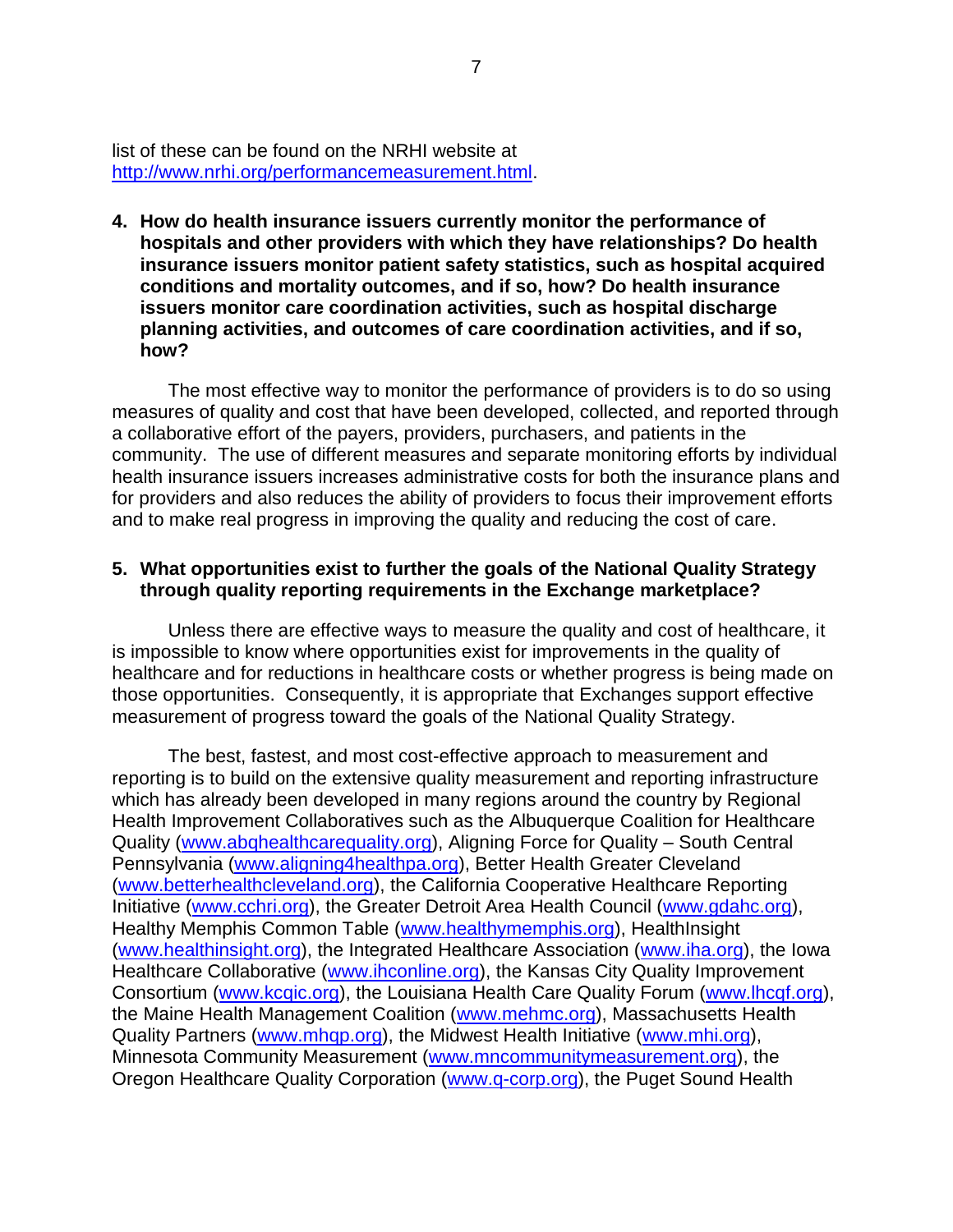Alliance [\(www.pugetsoundhealthalliance.org\)](http://www.pugetsoundhealthalliance.org/), and the Wisconsin Collaborative for Healthcare Quality [\(www.wchq.org\)](http://www.wchq.org/).

The measurement systems these Collaboratives have developed are nonproprietary and the methodologies are publicly available. Indeed, the Collaboratives proactively encourage providers, consumers, purchasers, and other interested parties to participate in the development of the measurement and reporting systems and to ensure the accuracy of the measures, so that the results will be trusted by all parties.

Not only are these Regional Health Improvement Collaboratives already collecting and publicly reporting an extensive array of quality measures, they are also actively using them to encourage improvements in the quality of healthcare in their communities consistent with the National Quality Strategy. Indeed, in many cases, the measures have been developed specifically to support a local quality improvement initiative, rather than the other way around.

This type of synergy between measurement/reporting initiatives and quality improvement initiatives at the local level is precisely what the National Quality Strategy calls for and what HHS should support through its Exchange requirements and other programs. In regions where Regional Health Improvement Collaboratives have already established quality measurement and reporting programs and/or quality improvement goals and initiatives, it is important that Exchanges support those programs, goals, and initiatives. There are two reasons for this:

- First, the practical reality is that healthcare providers can only implement a limited number of quality measurement and improvement initiatives while still keeping up with patient care responsibilities, so inconsistencies or conflicts between national and regional priorities and requirements may force providers to shift resources and attention away from an important local quality improvement initiative they have worked hard to develop in order to improve on national measures, even though the local initiative could achieve greater impacts on the ultimate goal of improved healthcare quality and lower costs.
- Second, measurement and reporting is not an end in itself, but a means to an end, namely, improving the quality and cost-effectiveness of health care delivery. The keys to quality improvement are (1) having healthcare providers measure their performance, (2) enabling healthcare providers to compare their performance to others, and (3) providing assistance to under-performing providers so that they can improve. Consequently, the quality measurement, quality reporting, and quality improvement initiatives of Regional Health Improvement Collaboratives are *all* needed to ensure that the overall goals of the National Quality Strategy are achieved.

Moreover, a key role that a growing number of Regional Health Improvement Collaboratives are playing is helping healthcare providers and purchasers analyze data to identify opportunities to improve the quality and reduce the cost of healthcare in their communities. They are helping providers conduct exploratory analyses of data to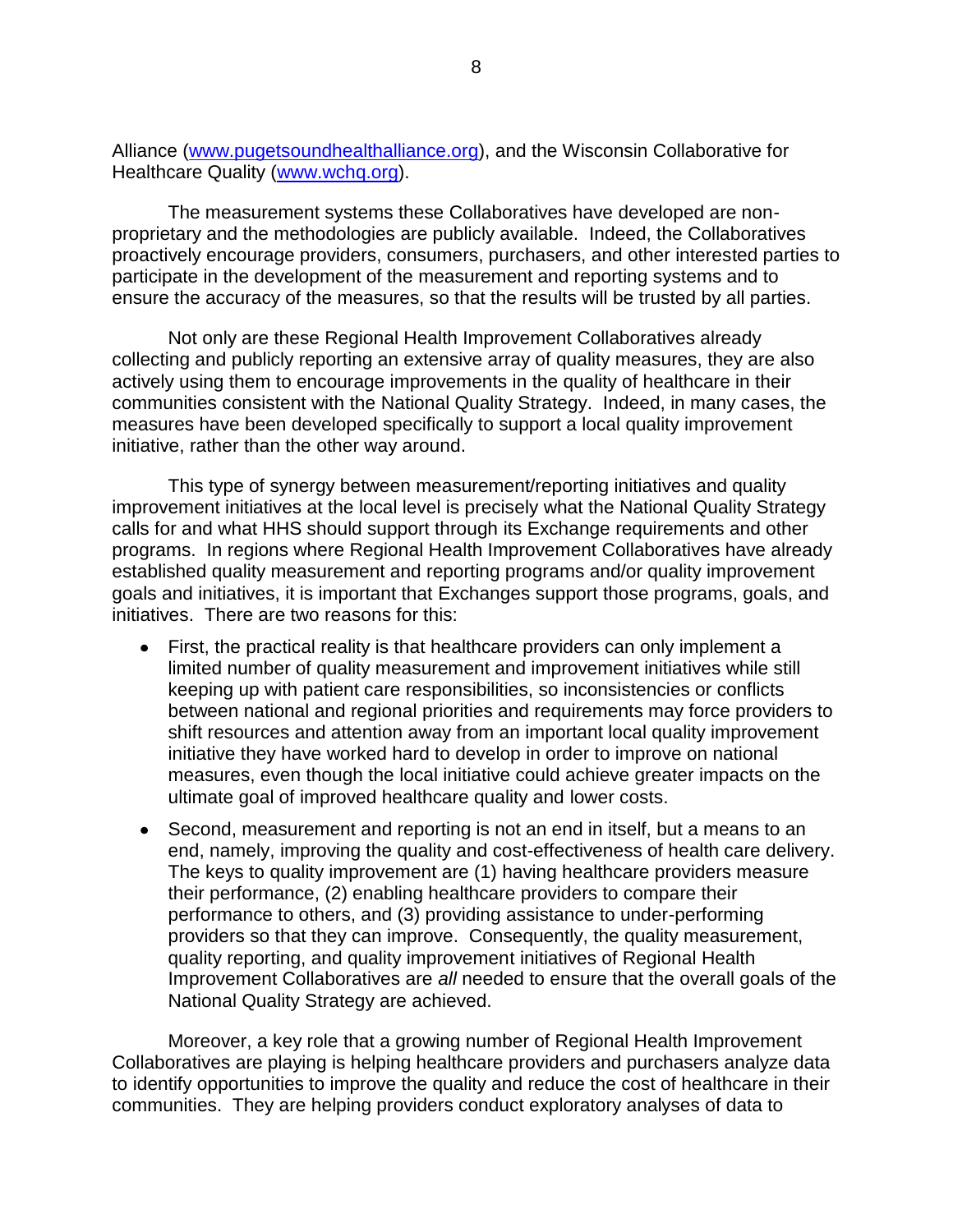identify where over- or under-utilization of key services exists and to develop strategies for rectifying those problems in the most cost-effective ways possible. Moreover, if the provider develops a proposal to a payer for changes in payment to support changes in care delivery, the payer can trust that the data supporting the proposal are accurate because they come from a common, objective, trusted source of information, i.e., the Regional Health Improvement Collaborative. This kind of local analysis and prioritysetting should be encouraged and supported by the Exchanges.

#### **6. What quality measures or measure sets currently required or recognized by states, accrediting entities, or CMS are most relevant to the Exchange marketplace?**

As noted earlier, every region of the country faces different types of healthcare quality and cost problems, and the causes of those problems and the solutions to them will differ from region to region. These differences mean that the most appropriate quality and cost measures will also differ from region to region.

Although it is desirable to use common, nationally endorsed quality measures and requirements for quality improvement activities wherever possible, there should also be the flexibility to use different quality measures and quality improvement programs where appropriate to respond to state and regional priorities. The need for this flexibility will be particularly important for Exchanges, since there will likely be considerable variability across the country in the number of individuals purchasing insurance through the Exchanges, the types of healthcare needs those individuals will need to address, and the number of choices of QHPs they will have. In addition, in selecting national quality measures and requirements for quality improvement strategies, preference should be given to those quality measures and quality improvement strategies that are already being used in multiple regions and states.

#### **7. Are there any gaps in current clinical measure sets that may create challenges for capturing experience in the Exchange?**

The single biggest gap is the paucity of measures on outcomes. Most of the measures that are being used by payers today are process measures, not outcome measures, e.g., they measure whether a patient received a specific set of medications, not whether they avoided another heart attack, and they measure whether appropriate surgical procedures were used in the hospital, not whether the patient experienced an infection or was able to walk again. Not only is there evidence that good performance on many types of process measures does not necessarily improve outcomes, process measures can actually impede efforts to reduce costs and improve quality by locking in less-than-optimal approaches to care.

Because of the active involvement by providers, several Regional Health Improvement Collaboratives have been able to develop and successfully use measures of patient outcomes, rather than merely processes. For example Minnesota Community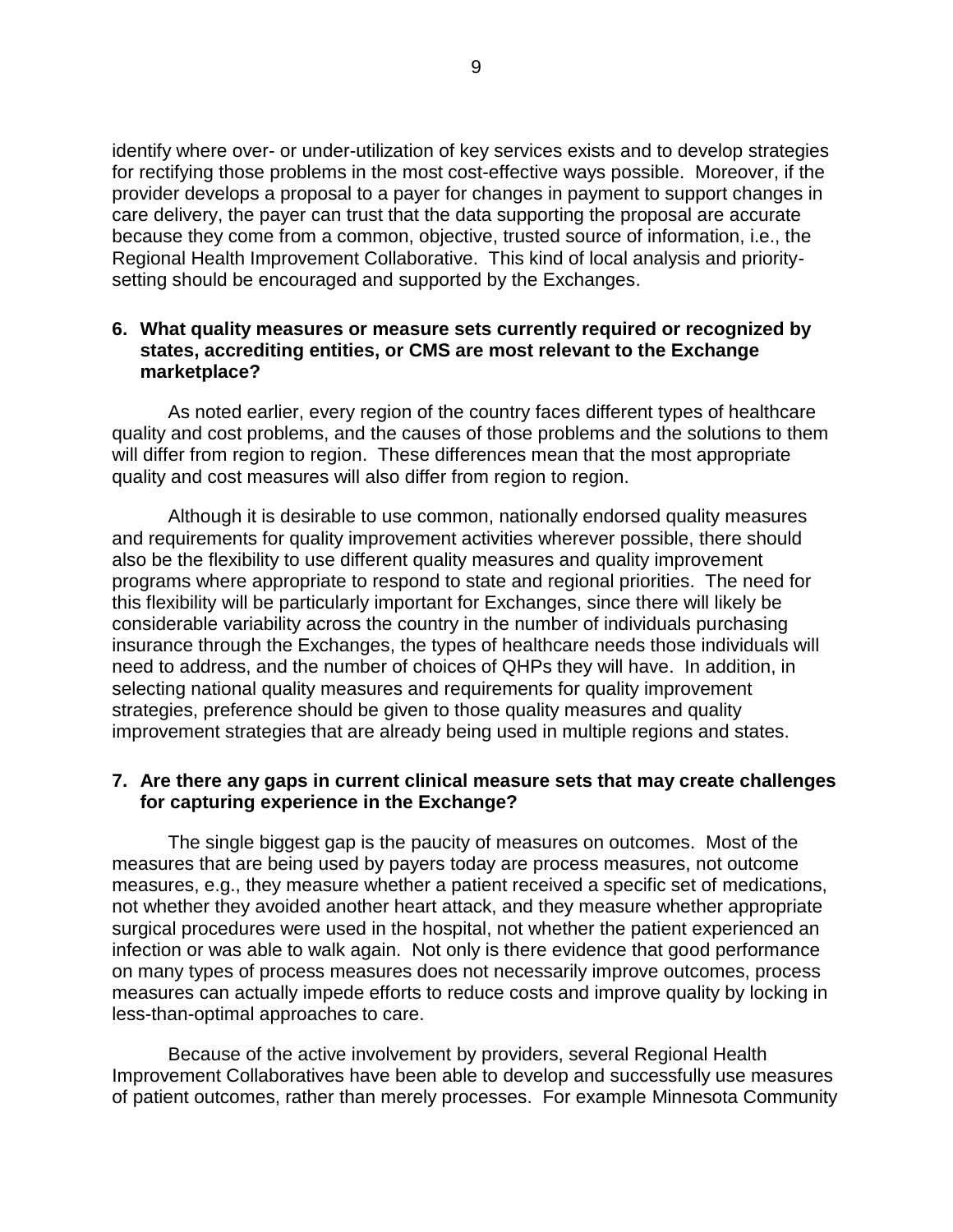Measurement is using a measure of the remission rate from depression in conjunction with a major, successful community initiative to improve the treatment of individuals with depression.

A key challenge in obtaining more outcome measures is not just defining them, but finding cost-effective ways to collect the data. Outcomes often cannot be measured using either claims data or clinical data; they must be collected directly from patients. In order for patient-reported information to be objective, reliable, and comparable, it will need to be collected by neutral community organizations, such as Regional Health Improvement Collaboratives, rather than either providers or payers. Exchanges could provide funding to support the development of community initiatives to collect patientreported outcome data and then use the results to show whether plans have the highest-value providers in their networks.

#### **8. What are some issues to consider in establishing requirements for an issuer's quality improvement strategy? How might an Exchange evaluate the effectiveness of quality improvement strategies across plans and issuers? What is the value in narrative reports to assess quality improvement strategies?**

As noted earlier, no matter how well designed their individual quality improvement strategies are, if each health plan pursues a different strategy from others, it will increase administrative costs for providers and potentially impede their efforts to improve the quality of care. A physician or hospital will not and should not improve the way it delivers care for only one health plan's members, so a provider cannot improve care delivery unless all payers are supporting a common approach to quality improvement and unless all payers have implemented a payment system and benefit design that supports quality improvement.

Consequently, two of the most important things that Exchanges can require is that health insurance issuers participate in multi-payer quality improvement initiatives organized by Regional Health Improvement Collaboratives and that they participate in coordinated payment reform initiatives that remove the barriers to quality improvement.

## **9. What methods should be used to capture and display quality improvement activities? Which publicly and privately funded activities to promote data collection and transparency could be leveraged (for example, Meaningful Use Incentive Program) to inform these methods?**

A simple way for the Exchanges to measure and report on health plan issuers' quality improvement activities would be to list all of the key quality measurement and improvement initiatives that are being undertaken by a Regional Health Improvement Collaborative or other multi-stakeholder effort in the community, and ask the Collaborative or activity sponsor to indicate whether each health plan issuer is fully participating in that initiative. In particular, health plans that are not providing data on a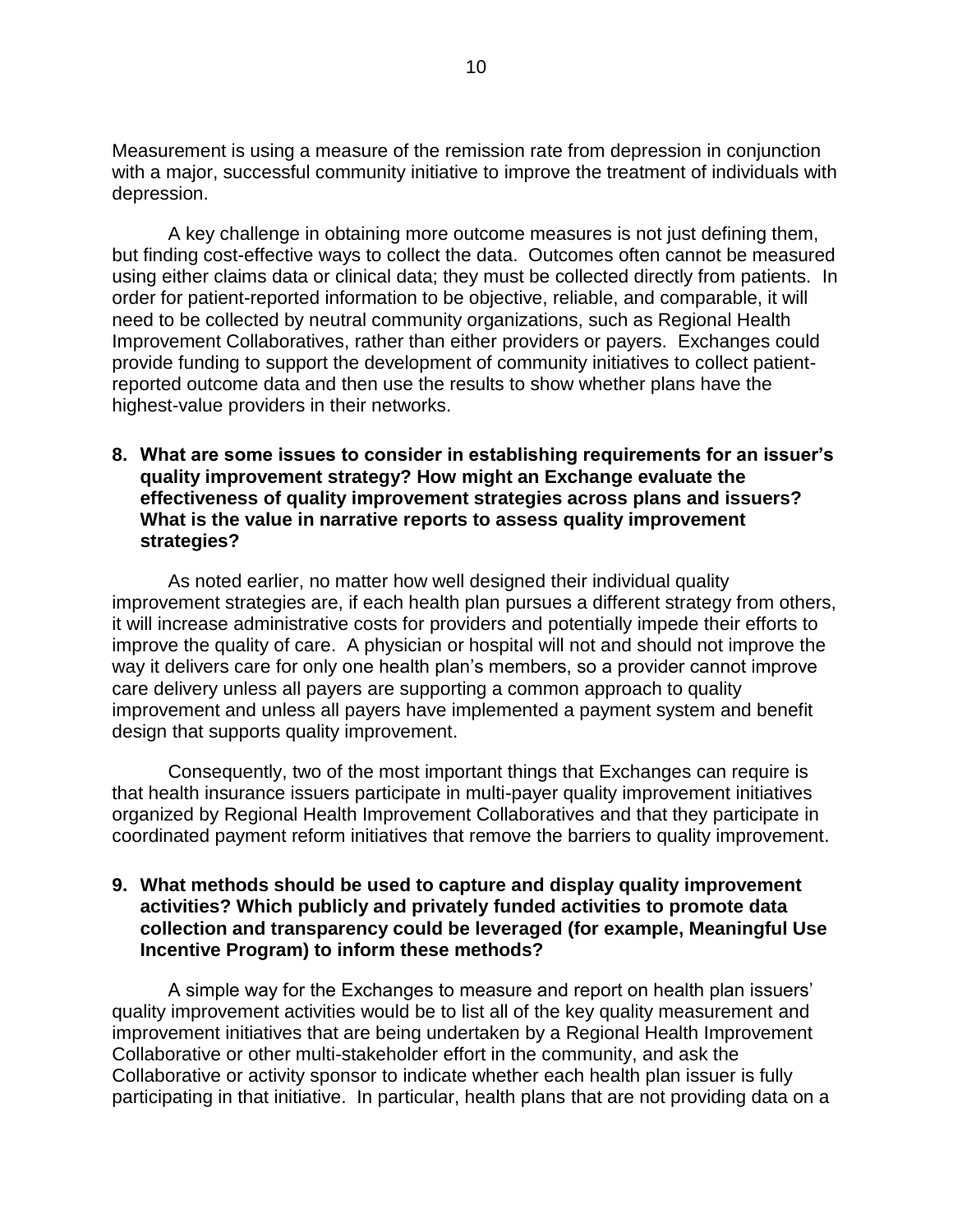complete or timely basis to community quality measurement and reporting systems should be rated poorly in the Exchanges.

**10.What are the priority areas for the quality rating in the Exchange marketplace? (for example, delivery of specific preventive services, health plan performance and customer service)? Should these be similar to or different from the Medicare Advantage five-star quality rating system (for example, staying healthy: screenings, tests and vaccines; managing chronic (long-term) conditions; ratings of health plan responsiveness and care; health plan members' complaints and appeals; and health plan telephone customer service)?** 

As noted earlier, different regions of the country face different types of healthcare quality and cost problems. These differences mean that *which* quality and cost improvement issues should be priorities for a particular region and *how* that region can most effectively address those issues will differ from region to region.

In addition, as also noted earlier, reporting on the "quality" of health plans using aggregated measures of the quality of care delivered by the providers in a health plan's network can be actually be misleading for consumers, since it implies that the quality of the consumer's care depends on which *health plan* the consumer chooses, rather than which *provider* the consumer chooses.

Consequently, the quality of health plans should be measured on the extent to which they (a) have high-value healthcare providers in their networks, with high-value providers identified based on quality and cost measures derived from multi-payer data and published by multi-stakeholder collaboratives; (b) contribute data to multistakeholder collaboratives to enable them to measure the quality and cost of care; (c) enable and encourage their members to use high-value providers through value-based benefit designs; and (d) support community multi-stakeholder initiatives designed to improve the quality and cost of healthcare, including multi-payer payment reforms.

#### **11.What are effective ways to display quality ratings that would be meaningful for Exchange consumers and small employers, especially drawing on lessons learned from public reporting and transparency efforts that states and private entities use to display health care quality information?**

Many Regional Health Improvement Collaboratives have invested a considerable amount of time and resources to develop and maintain quality reporting websites and to encourage consumers to use them. (Examples of these can be found on the NRHI website at [http://www.nrhi.org/performancemeasurement.html.](http://www.nrhi.org/performancemeasurement.html)) Many of these websites have been developed and improved using extensive consumer research supported by AHRQ and the Robert Wood Johnson Foundation.

It is critical that Exchanges support and use these existing quality reporting efforts, rather than duplicating or conflicting with them. For example, an Exchange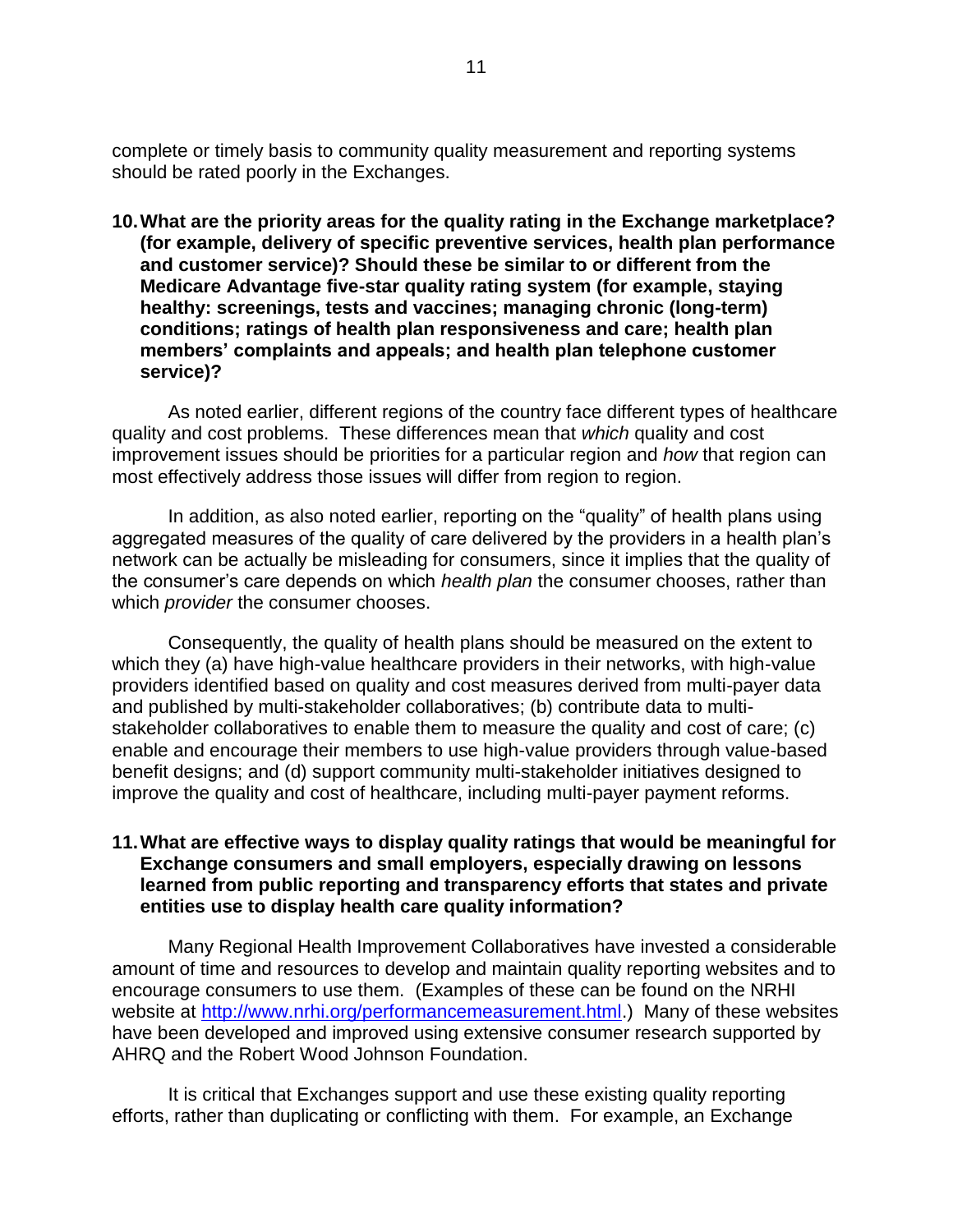could work with the RHICs in its state to show how the providers available through a particular issuer or QBP rank on quality and cost using the quality and cost scores and ratings from the RHICs' public reporting websites.

# **12.What types of methodological challenges may exist with public reporting of quality data in an Exchange? What suggested strategies would facilitate addressing these issues?**

The single biggest methodological challenge in public reporting is the difficulty of obtaining reliable measures on individual providers, and the only way to overcome this is by basing measures on as many patients as possible. Consequently, it is critical that Exchanges only use multi-payer quality measures and that they require health insurance issuers participating in Exchanges to contribute data to multi-payer measurement and reporting programs in the state or region.

A growing number of Regional Health Improvement Collaboratives are improving both the reliability of measures and the ability to use more outcome-oriented measures by establishing systems to collect clinical data directly from providers, rather than relying on claims data. For example, Minnesota Community Measurement, Quality Quest for Health of Illinois, The Health Collaborative in Cincinnati, and the Wisconsin Collaborative for Healthcare Quality publicly report on a number of clinical measures that many health plans cannot generate because they are collected directly from providers' clinical records. Because the data are based on all of the provider's patients, including those without insurance, they are not affected by changes in insurance and they allow more accurate measurement of disparities in care than data based just on insured patients. Moreover, these measurement systems are not dependent on electronic health records, so they can be used for all providers in the community. Exchanges could serve as a mechanism for funding these all-patient quality measurement programs in order to help patients choose high-value providers and then choose the health plans that have those providers in their networks.

## **13.Describe any strategies that states are considering to align quality reporting requirements inside and outside the Exchange marketplace, such as creating a quality rating for commercial plans offered in the non-Exchange individual market.**

The most effective way to align quality reporting requirements inside and outside the Exchanges is to have a single Regional Health Improvement Collaborative collect and report quality measures for providers based on all of the providers' patients, rather than just for the members of certain health plans. Health plans can then be rated based on whether they have the highest-value providers in their networks.

# **14.Are there methods or strategies that should be used to track the quality, impact and performance of services for those with accessibility and**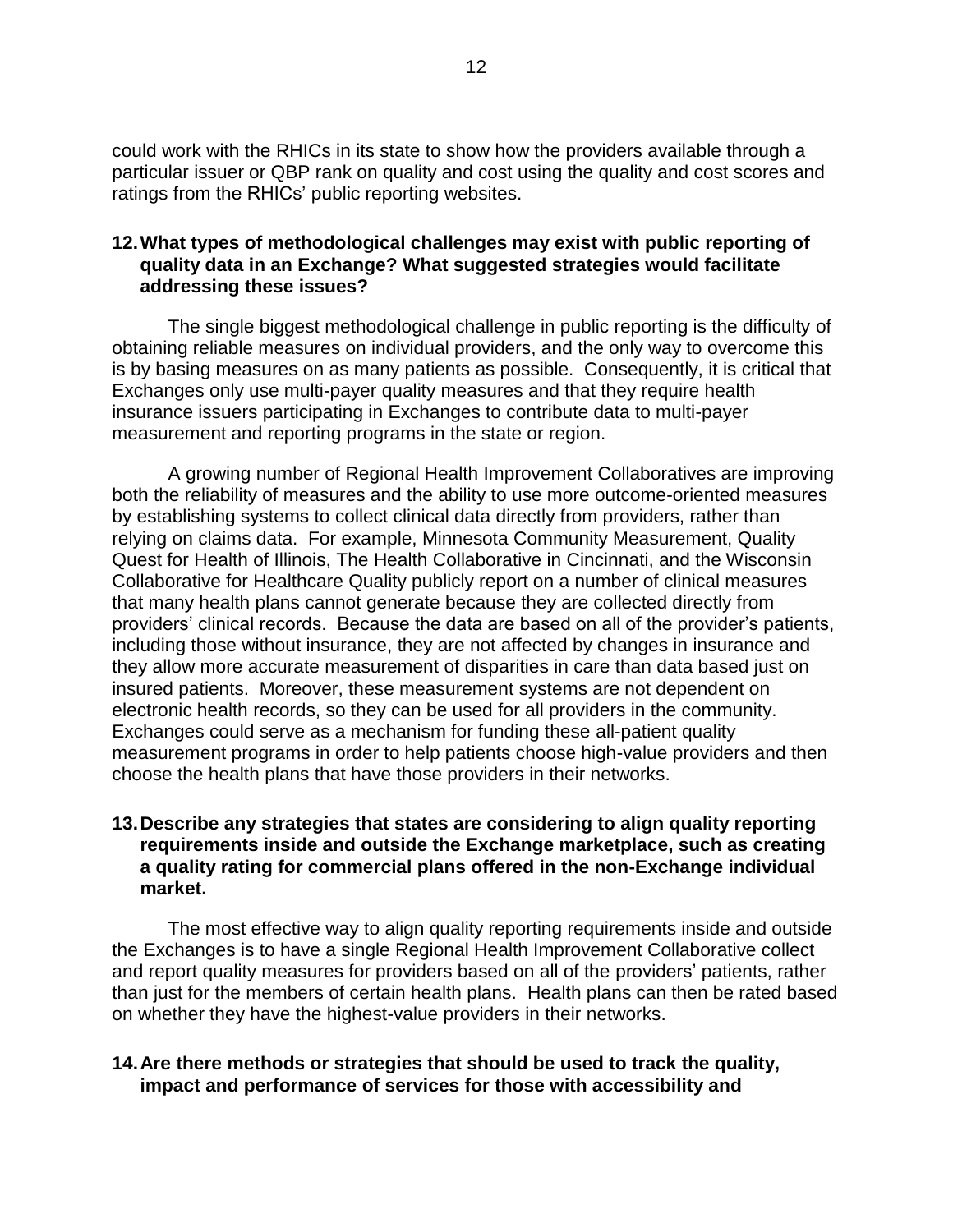#### **communication barriers, such as persons with disabilities or limited English proficiency?**

In addition to reporting on the quality of care for all patients, some Regional Health Improvement Collaboratives are reporting on whether there are differences or disparities in the quality of care for different types of patients. (Examples are available on the NRHI website at

[http://www.nrhi.org/performancemeasurement.html#quality\\_disparities1.](http://www.nrhi.org/performancemeasurement.html#quality_disparities1) ) The ability to do this depends on having data on enough patients, particularly those in the specific subgroups, to allow valid measures to be generated and compared at a disaggregated level.

## **15.What factors should HHS consider in designing an approach to calculate health plan value that would be meaningful to consumers? What are potential benefits and limitations of these factors? How should Exchanges align their programs with value-based purchasing and other new payment models (for example, Accountable Care Organizations) being implemented by payers?**

It will be very important to distinguish the value delivered by a health plan from the value of the services delivered by the healthcare providers it contracts with. A number of communities are working actively to measure and improve the quality and cost of healthcare services in their community, and the Exchanges should encourage consumers to use health plans that support these efforts, particularly plans which participate in multi-payer payment reforms developed by the community on a multistakeholder basis. The Exchanges should primarily focus on measuring the value that the plan itself contributes beyond the healthcare services of providers, e.g., the magnitude of administrative costs, the quality of customer service for members, etc. To the extent that the Exchanges use any ratings of the value of healthcare services delivered by providers in the health plans' networks, those ratings should be based on the community's quality and cost measures for providers that are derived from data on all patients.

More generally, HHS can support the development of higher-value healthcare in communities through two separate and complementary strategies:

- 1. HHS should support the creation and operation of non-profit, multi-stakeholder Regional Health Improvement Collaboratives in each community that (a) measure and help providers improve the quality and cost of healthcare and (b) educate and assist consumers to choose and use high-value providers and services, and
- 2. Through the Exchanges and other mechanisms, HHS should encourage consumers to choose health insurance plans which (a) support the work of multistakeholder Regional Health Improvement Collaboratives, (b) have benefit designs that enable and encourage their members to use providers and services that are measured as high value by Regional Health Improvement